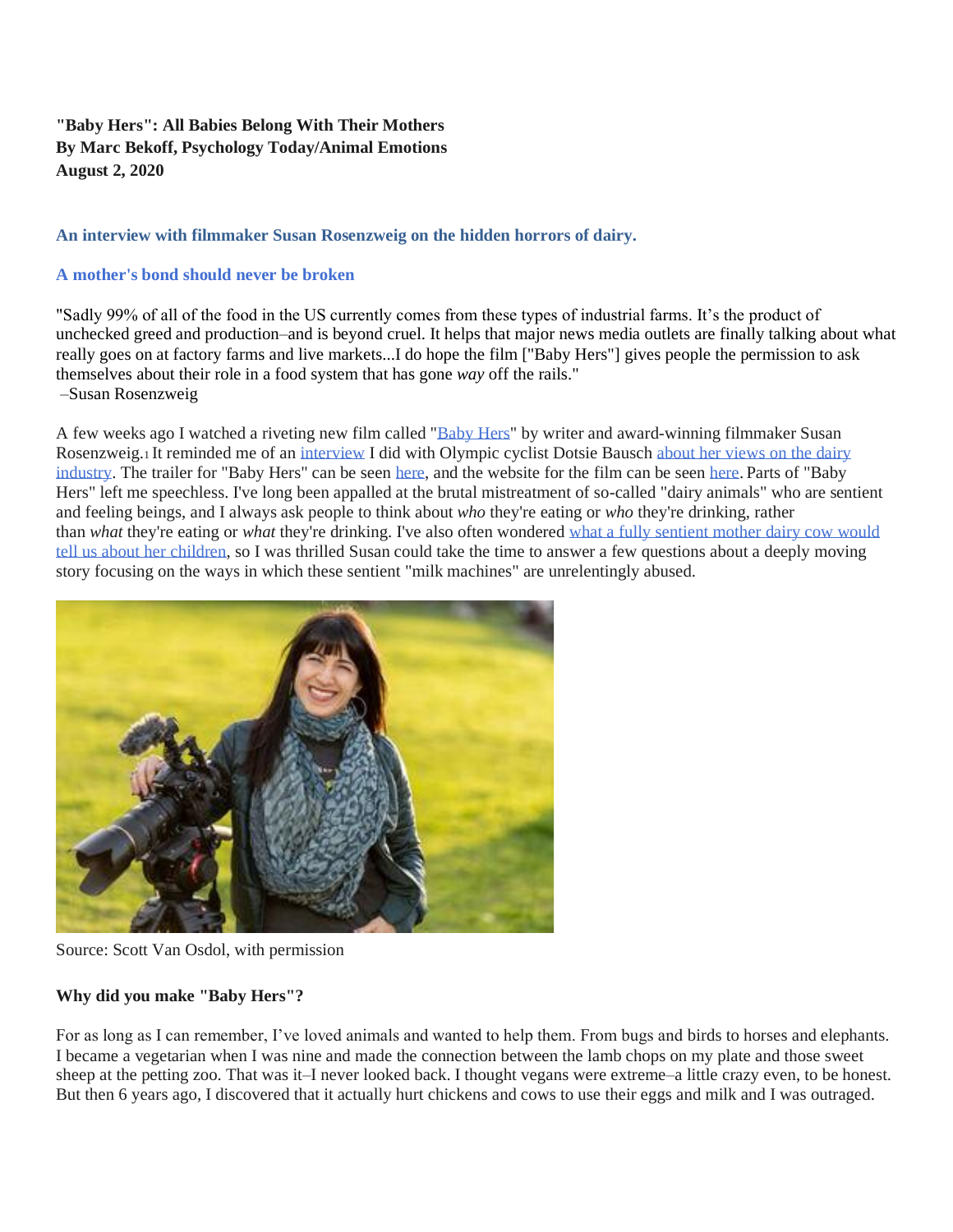I wrote about it in a piece for [Huffington Post,](https://www.huffpost.com/entry/the-other-inconvenient-truth_b_587a9870e4b094e1aa9dc6ce) but sadly I knew few people would read it. Then while I was guest lecturing at an [advertising](https://www.psychologytoday.com/us/basics/consumer-behavior) class at St. Edward's University a couple years ago, I met [Professor Roger Gans,](https://www.linkedin.com/authwall?trk=gf&trkInfo=AQEhItuD8hq11AAAAXOXt71gBkEq7y1TxSis-8VwO-j9bYxDHRkI1xxU6ec-lCN_-gastsIyHvL5Gb8BP1hf-DmECZ3XqacK3nrp7nwVf7vc8eQlgYGCAXMnH_KN56GLzVS_aZc=&originalReferer=&sessionRedirect=https%3A%2F%2Fwww.linkedin.com%2Fin%2Frogergans%2F) who was doing research on the power of narrative [persuasion](https://www.psychologytoday.com/us/basics/persuasion) and film. As he says, "it can get people to consider alternative points of view that no amount of logical argument or directive persuasion ever could." That's when I realized I needed to tell the story visually, to get people to empathize with animals and see how they are just like us.



Source: Susan Rosenzweig, with permission

# **How does your film relate to your background and general areas of interest?**

I've been an advertising copywriter/creative director for over 20 years, and for most of those years all I've wanted to do was PSAs or pro-bono work. When I was a junior copywriter at Ogilvy & Mather in New York City, my partner and I cold-called the Executive Director of the [National Eating Disorders Association](https://www.nationaleatingdisorders.org/) (NEDA) and led the creative on a celebrity pro-bono campaign. After that, anything less than work that helped change lives has paled in comparison to me. My marketing background also helped me tremendously in terms of understanding the need to focus on a target market, their mindset, and how they would best receive the message.

# **Who is your intended audience?**

My primary audience is mothers, for several reasons: clearly they can best relate to the fierce feelings of love and protection for their children. And women tend to be more [empathetic](https://www.psychologytoday.com/us/basics/empathy) in general. But also because women make 93% of all food purchases, and [84% of women make all of the meals in their household.](https://girlpowermarketing.com/statistics-purchasing-power-women/) My mom was who I pictured as my target market: she loves animals but never wants to hear about the bad things that happen to them–it upsets her too much. Most people don't want to know, but not knowing something doesn't stop it from happening. So I knew I needed to figure out how to get someone like her to watch.

#### **What are some of the topics you weave into your film and what are some of your major messages?**

'"Baby Hers" exposes the tragic and true story of how we get milk: by stealing it from lactating mothers and kidnapping their babies–usually the day they are born. It's really one of the best-kept secrets of the dairy industry, even I spent the majority of my life thinking that cows "just make milk." Big Farming and all those "happy cow" ad campaigns have done an amazing job hiding the fact that cows only produce milk for the same reason human mothers do: to feed their babies.

#### **How does your film differ from others that are concerned with some of the same general topics?**

I hope hearing the truth from someone like Jim Richardson makes it harder to ignore the problem. Jim is a small dairy farmer who is also a veterinarian and truly cares about animals. I met him maybe 6 months earlier at a local farmer's market, where we spoke about my desire to make a film on what really goes on in factory farming. I don't know that the film would be as powerful without his perspective. I'm eternally [grateful](https://www.psychologytoday.com/us/basics/gratitude) for his honesty and transparency about what he's seen.